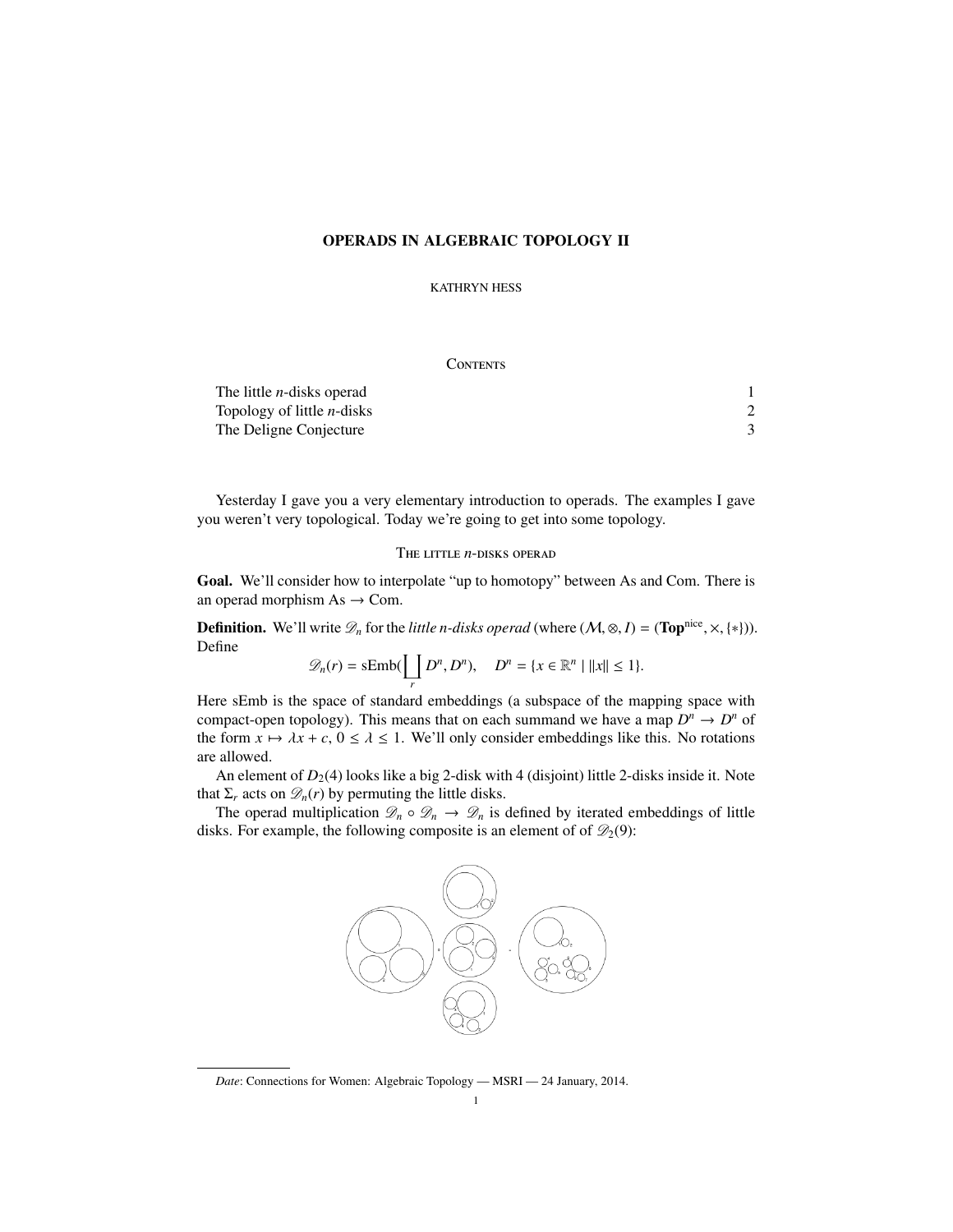2 KATHRYN HESS

*Remark.* There exists an injective operad morphism  $\iota_n : \mathcal{D}_n \hookrightarrow \mathcal{D}_{n+1}$  given by "equatorial embedding." For  $n = 1$ , the closed unit interval gets embedded as a diameter (the horizontal, say) of the closed 2-disk. Then any embedded little intervals are embedded as diameters of little 2-disks centered about the equator. So there exists a functor  $\iota_n^*$ :  $\mathbf{Alg}_{\mathcal{D}_{n+1}} \to \mathbf{Alg}_{\mathcal{D}_n}$ .

Let  $\mathscr{D}_{\infty} = \operatorname{colim}_{n} \mathscr{D}_{n}$ .

Proposition.

 $(i)$   $\mathscr{D}_1 \xrightarrow{\simeq} \text{As}$  *and*  $\pi_0 \mathscr{D}_1(r) = \Sigma_r$ .  $(ii)$   $\mathscr{D}_{\infty} \stackrel{\simeq}{\rightarrow}$  Com.

**Q.** What about  $\mathcal{D}_n$  for  $1 \leq n \leq \infty$ ?

Theorem (May, Boardman-Vogt).

- *(i) Every n-fold based loop space is a Dn-algebra.*
- *(ii)* If Y is a  $\mathscr{D}_n$ -algebra and if  $\pi_0 Y$  is a group (and not just a monoid with respect to *its induced binary multiplication), then there exists a space X so that*  $Y \simeq \Omega^n X$ .

*Indication of the proof of (i).* Observe that  $\Omega^n X \cong \text{Map}((D^n, \partial D^n), (X, x_0))$ . To show that  $\Omega^n X$  is a  $\mathscr{D}_n$ -algebra, we want

$$
\mathscr{D}_n(r)\times \Omega^n X\times\cdots\times \Omega^n X\stackrel{\phi_r^\flat}{\longrightarrow}\Omega^n X.
$$

Given  $d \in \mathcal{D}_n(r)$  and  $(\alpha_1, \ldots, \alpha_r)$  a list of *r*-elements of Map( $(D^n, \partial D^n)$ ,  $(X, x_0)$ ) the composite  $d \circ (a_1, \ldots, a_r)$  is the map of pairs  $(D^n, \partial D^n) \to (X, x_0)$  that acts via  $\alpha_i$  on disk *i* and is constant at the basepoint  $x_0$  outside the embedded disks. These actions assemble into a continuous map because the boundary of each embedded disk is also mapped to  $x<sub>0</sub>$  via  $\alpha_i$ .

May and Boardman-Vogt have different proofs for (ii). The key observation (in one of the proofs) is that the free  $\mathscr{D}_n$ -algebra on a space *X* is  $\Omega^n \Sigma^n X$ .

*Remark.* If  $n > 1$ ,  $r \ge 1$ , then  $\mathcal{D}_n(r)$  is path connected. In particular,  $\mathcal{D}_n(2)$  is path connected for all  $n > 1$ . This is the space of binary operations on a  $\mathcal{D}_n$ -algebra. And thus, there exists a path from any multiplication  $m \in \mathcal{D}_n(2)$  to any  $m\tau \in \mathcal{D}_n(2)$  (where  $\tau \in \Sigma_2$ ) is the non-identity permutation). This implies that all of the binary mutliplications in a  $\mathscr{D}_n$ -algebra are homotopy commutative.

### Topology of little *n*-disks

**Q.** What do the spaces  $\mathcal{D}_n(r)$  look like?

**Proposition.**  $\mathscr{D}_n(r) \xrightarrow{\simeq} \text{Conf}(r; \mathring{D}^n)$ , the space of labelled configurations of r points in the *open n-disk D*˚ *n. The map takes the embedded disks to their centers.*

In particular,  $\mathscr{D}_n(2) \simeq S^{n-1}$ . This says that we have a whole sphere's worth of binary multiplications (that are all homotopic).

*Remark.* If  $\mathcal{P}$  is a topological operad, then  $H_*\mathcal{P}$  (where  $(H_*\mathcal{P})(r) = H_*(\mathcal{P}(r))$ ) is an operad in graded abelian groups.

The trick is that there is a natural transformation  $H_*\mathscr{P}(r) \otimes H_*(\mathscr{P}(t)) \to H_*(\mathscr{P}(r) \times$  $P(t)$  for all *r* and *t* using the fact that homology is a monoidal functor.

Theorem (F. Cohen). *If* **k** *is a field*